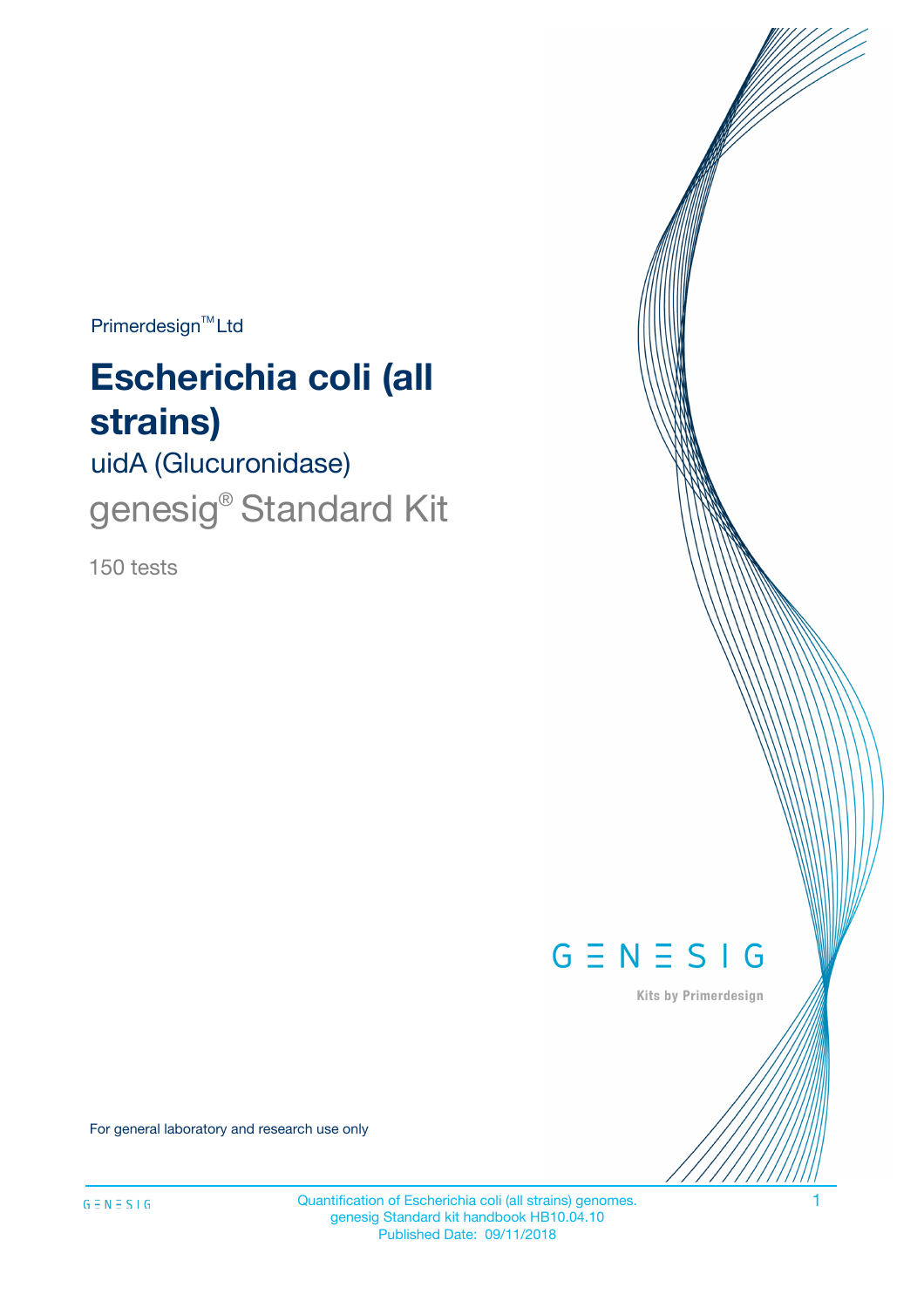# Introduction to Escherichia coli (all strains)

Escherichia coli (E. coli) is one of many species of bacteria living in the lower intestines of mammals, known as gut flora. When located in the large intestine, it assists with waste processing, vitamin K production, and food absorption. Discovered in 1885 by Theodor Escherich, a German pediatrician and bacteriologist, E. coli are abundant: the number of individual E. coli bacteria in the faeces that a human defecates in one day averages between 100 billion and 10 trillion. However, the bacteria are not confined to the environment, and specimens have also been located, for example, on the edge of hot springs.

E. coli are unable to sporulate. Thus, treatments which kill all active bacteria, such as pasteurization or simple boiling, are effective for their eradication, without requiring the more rigorous sterilization which also deactivates spores.

As a result of their adaptation to mammalian intestines, E. coli grow best in vivo or at the higher temperatures characteristic of such an environment, rather than the cooler temperatures found in soil and other environments.

The enteric E. coli (EC) are divided on the basis of virulence properties into enterotoxigenic (ETEC – causative agent of diarrhea in humans, pigs, sheep, goats, cattle, dogs, and horses), enteropathogenic (EPEC – causative agent of diarrhea in humans, rabbits, dogs, cats and horses); enteroinvasive (EIEC – found only in humans), verotoxigenic (VTEC – found in pigs, cattle, dogs and cats); enterohaemorrhagic (EHEC – found in humans, cattle, and goats, attacking porcine strains that colonize the gut in a manner similar to human EPEC strains) and enteroaggregative E. coli (EAggEC – found only in humans).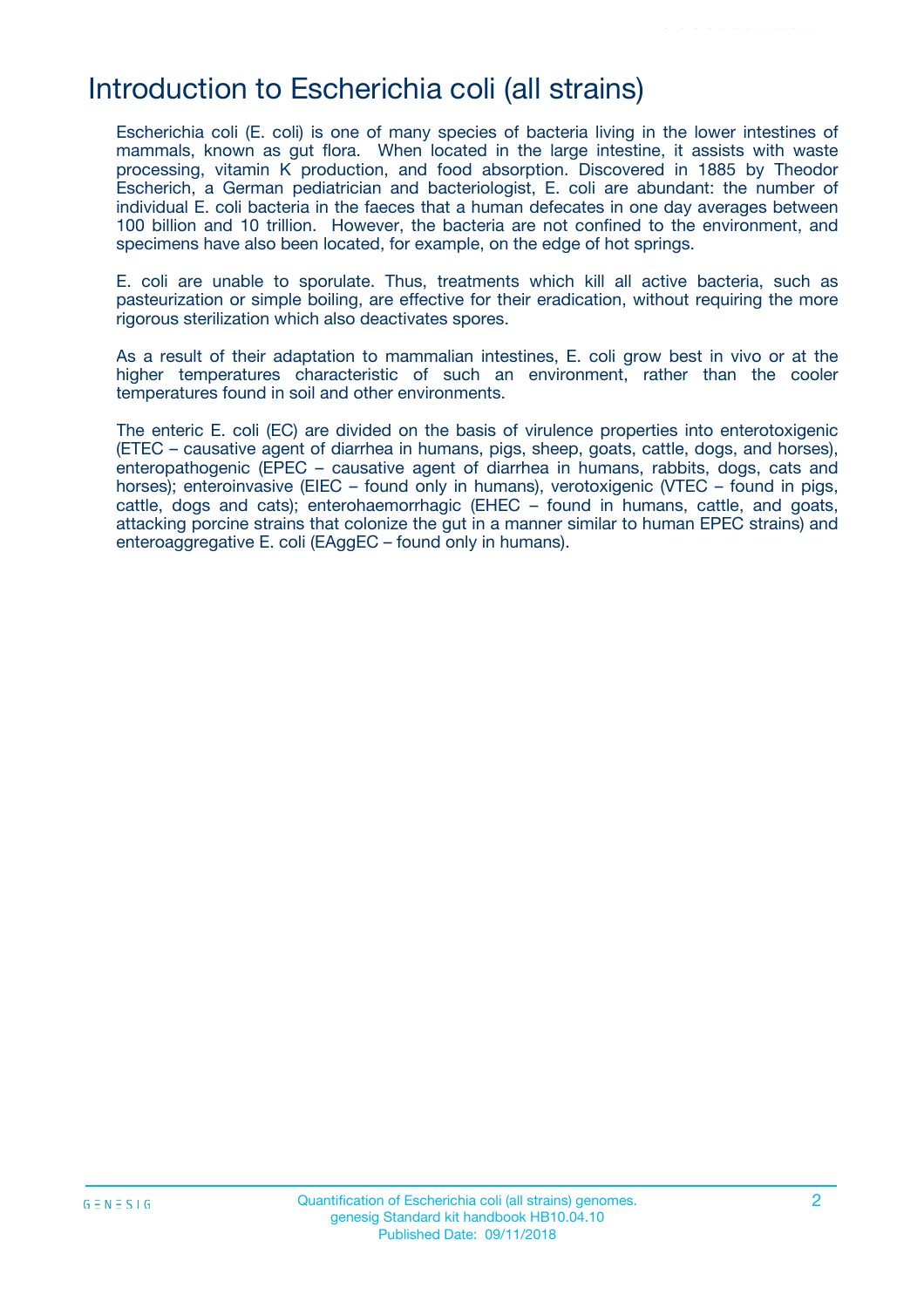

The Primerdesign genesig Kit for Escherichia coli (all strains) (E.coli\_spp) genomes is designed for the in vitro quantification of E.coli\_spp genomes. The kit is designed to have a broad detection profile. Specifically, the primers represent 100% homology with over 95% of the NCBI database reference sequences available at the time of design.

The dynamics of genetic variation means that new sequence information may become available after the initial design. Primerdesign periodically reviews the detection profiles of our kits and when required releases new versions.

This kit also detects:

Shigella sonnei, Shigella flexneri, Shigella dysenteriae, Shigella boydii, Rhizobium, Carica papaya, Arabidopsis thaliana, Phytophthora capsici.

If you require further information, or have a specific question about the detection profile of this kit then please send an e.mail to enquiry@primerdesign.co.uk and our bioinformatics team will answer your question.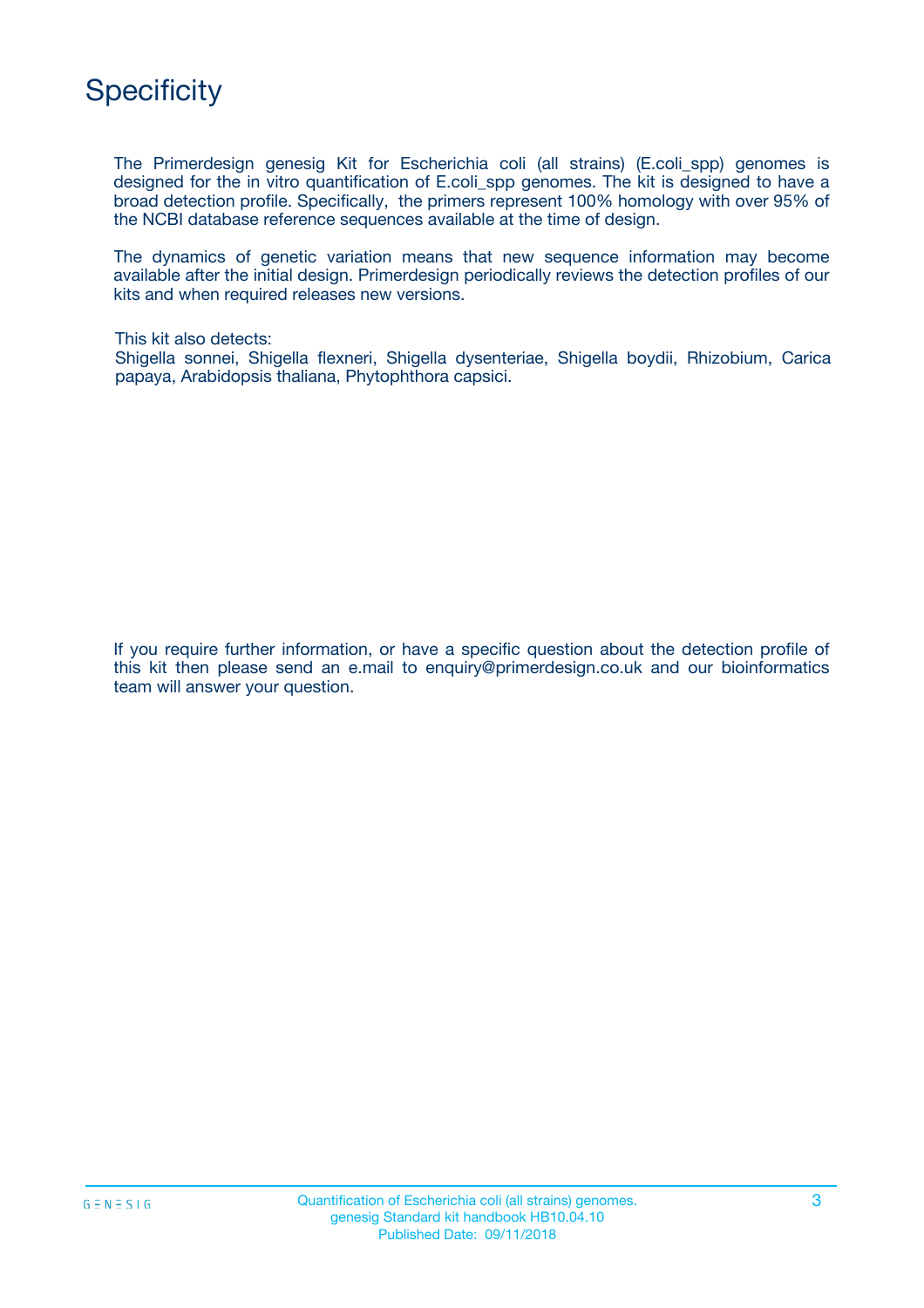# Kit contents

- **E.coli\_spp specific primer/probe mix (150 reactions BROWN)** FAM labelled
- **E.coli\_spp positive control template (for Standard curve RED)**
- **RNase/DNase free water (WHITE)** for resuspension of primer/probe mixes
- **Template preparation buffer (YELLOW)** for resuspension of positive control template and standard curve preparation

# Reagents and equipment to be supplied by the user

#### **Real-time PCR Instrument**

#### **Extraction kit**

This kit is recommended for use with genesig Easy DNA/RNA extraction kit. However, it is designed to work well with all processes that yield high quality RNA and DNA with minimal PCR inhibitors.

#### **oasig**TM **lyophilised or Precision**®**PLUS 2X qPCR Master Mix**

This kit is intended for use with oasig or PrecisionPLUS2X qPCR Master Mix.

**Pipettors and Tips**

**Vortex and centrifuge**

**Thin walled 1.5 ml PCR reaction tubes**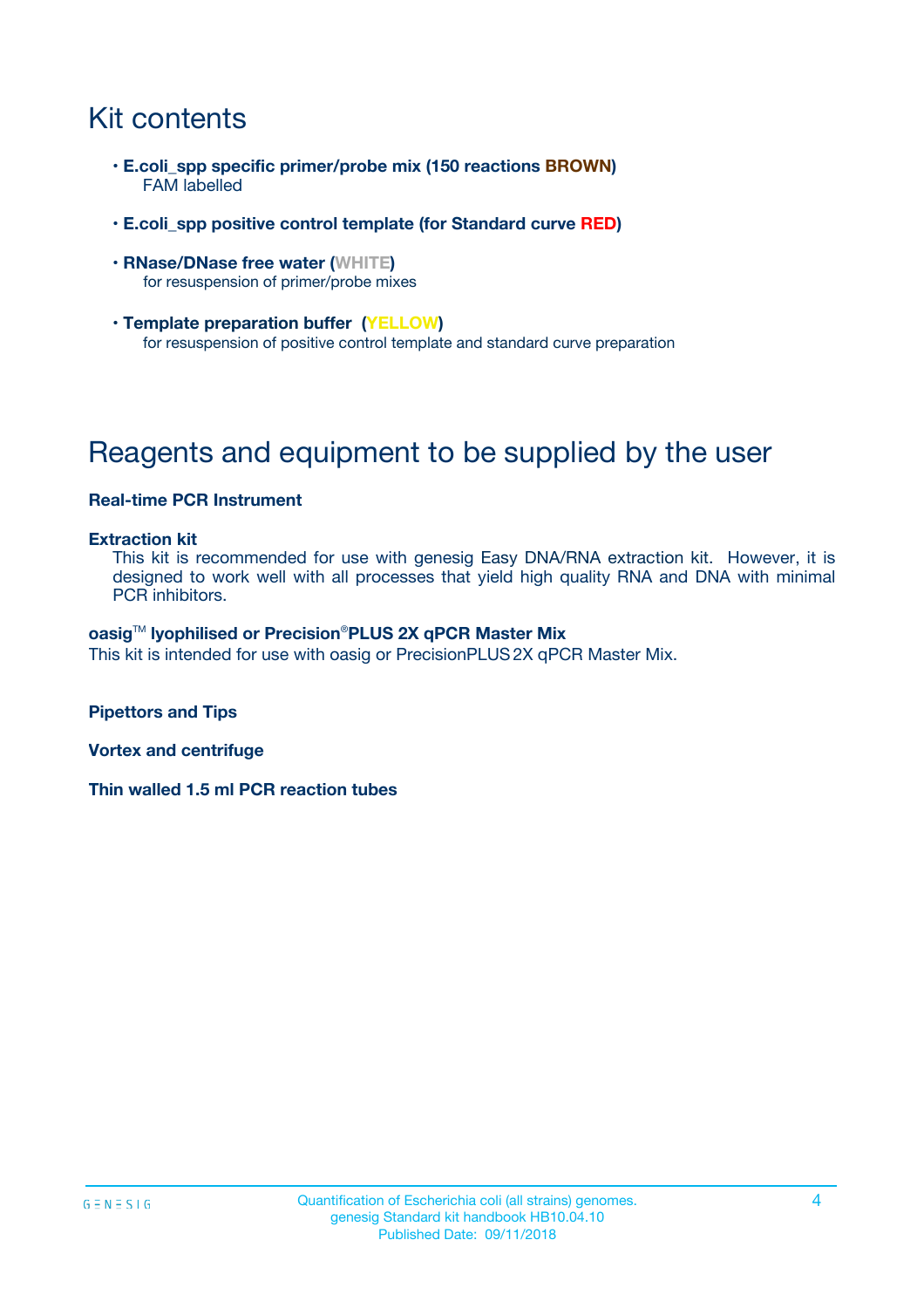### Kit storage and stability

This kit is stable at room temperature but should be stored at -20ºC on arrival. Once the lyophilised components have been resuspended they should not be exposed to temperatures above -20°C for longer than 30 minutes at a time and unnecessary repeated freeze/thawing should be avoided. The kit is stable for six months from the date of resuspension under these circumstances.

If a standard curve dilution series is prepared this can be stored frozen for an extended period. If you see any degradation in this serial dilution a fresh standard curve can be prepared from the positive control.

Primerdesign does not recommend using the kit after the expiry date stated on the pack.

### Suitable sample material

All kinds of sample material suited for PCR amplification can be used. Please ensure the samples are suitable in terms of purity, concentration, and DNA integrity. Always run at least one negative control with the samples. To prepare a negative-control, replace the template DNA sample with RNase/DNase free water.

### Dynamic range of test

Under optimal PCR conditions genesig E.coli\_spp detection kits have very high priming efficiencies of >95% and can detect less than 100 copies of target template.

### Notices and disclaimers

This product is developed, designed and sold for research purposes only. It is not intended for human diagnostic or drug purposes or to be administered to humans unless clearly expressed for that purpose by the Food and Drug Administration in the USA or the appropriate regulatory authorities in the country of use. During the warranty period Primerdesign genesig detection kits allow precise and reproducible data recovery combined with excellent sensitivity. For data obtained by violation to the general GLP guidelines and the manufacturer's recommendations the right to claim under guarantee is expired. PCR is a proprietary technology covered by several US and foreign patents. These patents are owned by Roche Molecular Systems Inc. and have been sub-licensed by PE Corporation in certain fields. Depending on your specific application you may need a license from Roche or PE to practice PCR. Additional information on purchasing licenses to practice the PCR process may be obtained by contacting the Director of Licensing at Roche Molecular Systems, 1145 Atlantic Avenue, Alameda, CA 94501 or Applied Biosystems business group of the Applera Corporation, 850 Lincoln Centre Drive, Foster City, CA 94404. In addition, the 5' nuclease assay and other homogeneous amplification methods used in connection with the PCR process may be covered by U.S. Patents 5,210,015 and 5,487,972, owned by Roche Molecular Systems, Inc, and by U.S. Patent 5,538,848, owned by The Perkin-Elmer Corporation.

### Trademarks

Primerdesign™ is a trademark of Primerdesign Ltd.

genesig $^\circledR$  is a registered trademark of Primerdesign Ltd.

The PCR process is covered by US Patents 4,683,195, and 4,683,202 and foreign equivalents owned by Hoffmann-La Roche AG. BI, ABI PRISM® GeneAmp® and MicroAmp® are registered trademarks of the Applera Genomics (Applied Biosystems Corporation). BIOMEK® is a registered trademark of Beckman Instruments, Inc.; iCycler™ is a registered trademark of Bio-Rad Laboratories, Rotor-Gene is a trademark of Corbett Research. LightCycler™ is a registered trademark of the Idaho Technology Inc. GeneAmp®, TaqMan® and AmpliTaqGold® are registered trademarks of Roche Molecular Systems, Inc., The purchase of the Primerdesign reagents cannot be construed as an authorization or implicit license to practice PCR under any patents held by Hoffmann-LaRoche Inc.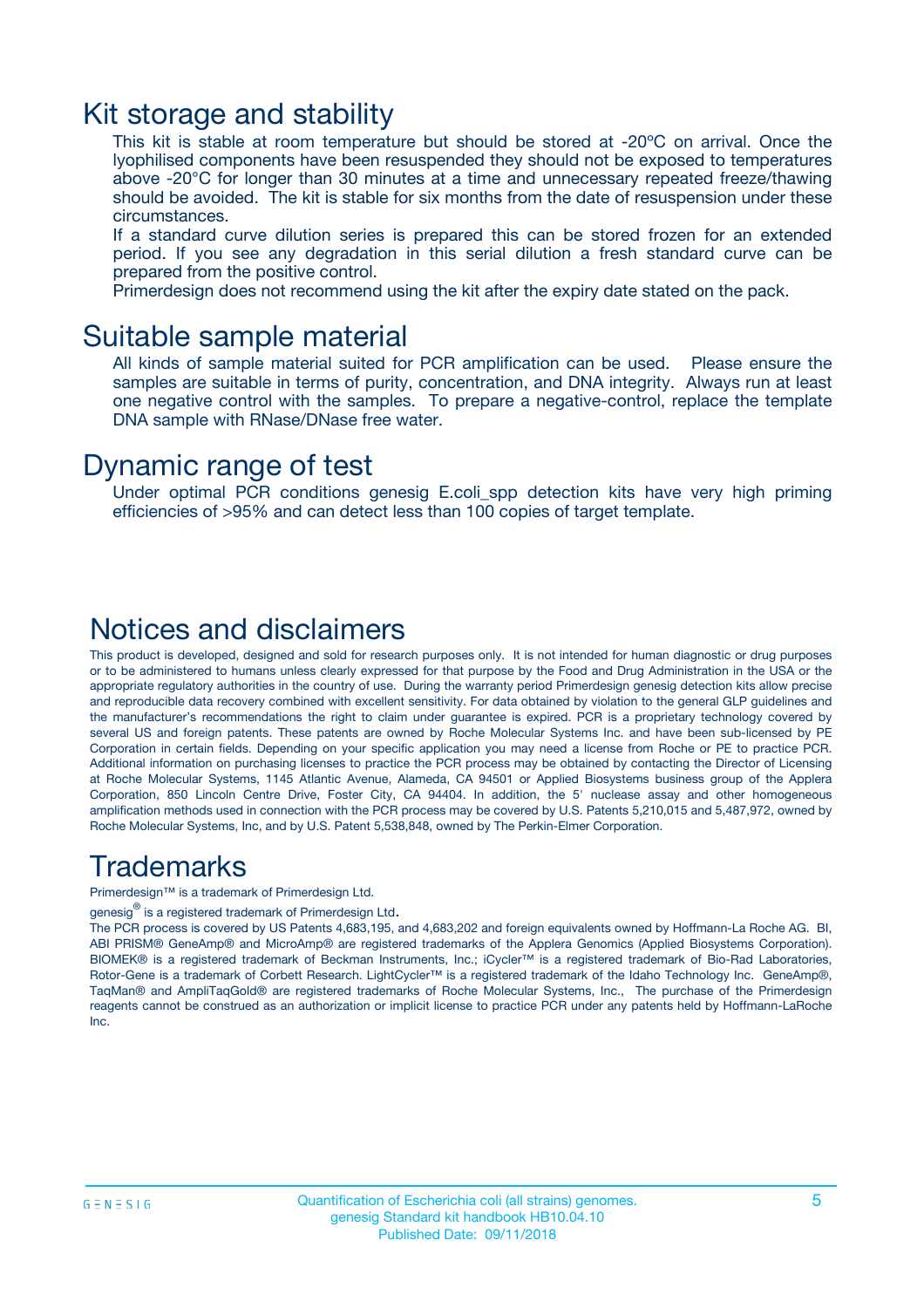# Principles of the test

#### **Real-time PCR**

A E.coli spp specific primer and probe mix is provided and this can be detected through the FAM channel.

The primer and probe mix provided exploits the so-called TaqMan® principle. During PCR amplification, forward and reverse primers hybridize to the E.coli\_spp DNA. A fluorogenic probe is included in the same reaction mixture which consists of a DNA probe labeled with a 5`-dye and a 3`-quencher. During PCR amplification, the probe is cleaved and the reporter dye and quencher are separated. The resulting increase in fluorescence can be detected on a range of qPCR platforms.

#### **Positive control**

For copy number determination and as a positive control for the PCR set up, the kit contains a positive control template. This can be used to generate a standard curve of E.coli\_spp copy number / Cq value. Alternatively the positive control can be used at a single dilution where full quantitative analysis of the samples is not required. Each time the kit is used, at least one positive control reaction must be included in the run. A positive result indicates that the primers and probes for detecting the target E.coli\_spp gene worked properly in that particular experimental scenario. If a negative result is obtained the test results are invalid and must be repeated. Care should be taken to ensure that the positive control does not contaminate any other kit component which would lead to false-positive results. This can be achieved by handling this component in a Post PCR environment. Care should also be taken to avoid cross-contamination of other samples when adding the positive control to the run. This can be avoided by sealing all other samples and negative controls before pipetting the positive control into the positive control well.

#### **Negative control**

To validate any positive findings a negative control reaction should be included every time the kit is used. For this reaction the RNase/DNase free water should be used instead of template. A negative result indicates that the reagents have not become contaminated while setting up the run.

E.coli\_spp DNA is known to be highly prevalent within the air and environment generally and the negative control may therefore give a late positive signal due to environmental contamination. The interpretation of results section of this handbook gives guidance on how to interpret results where environmental contamination is evident.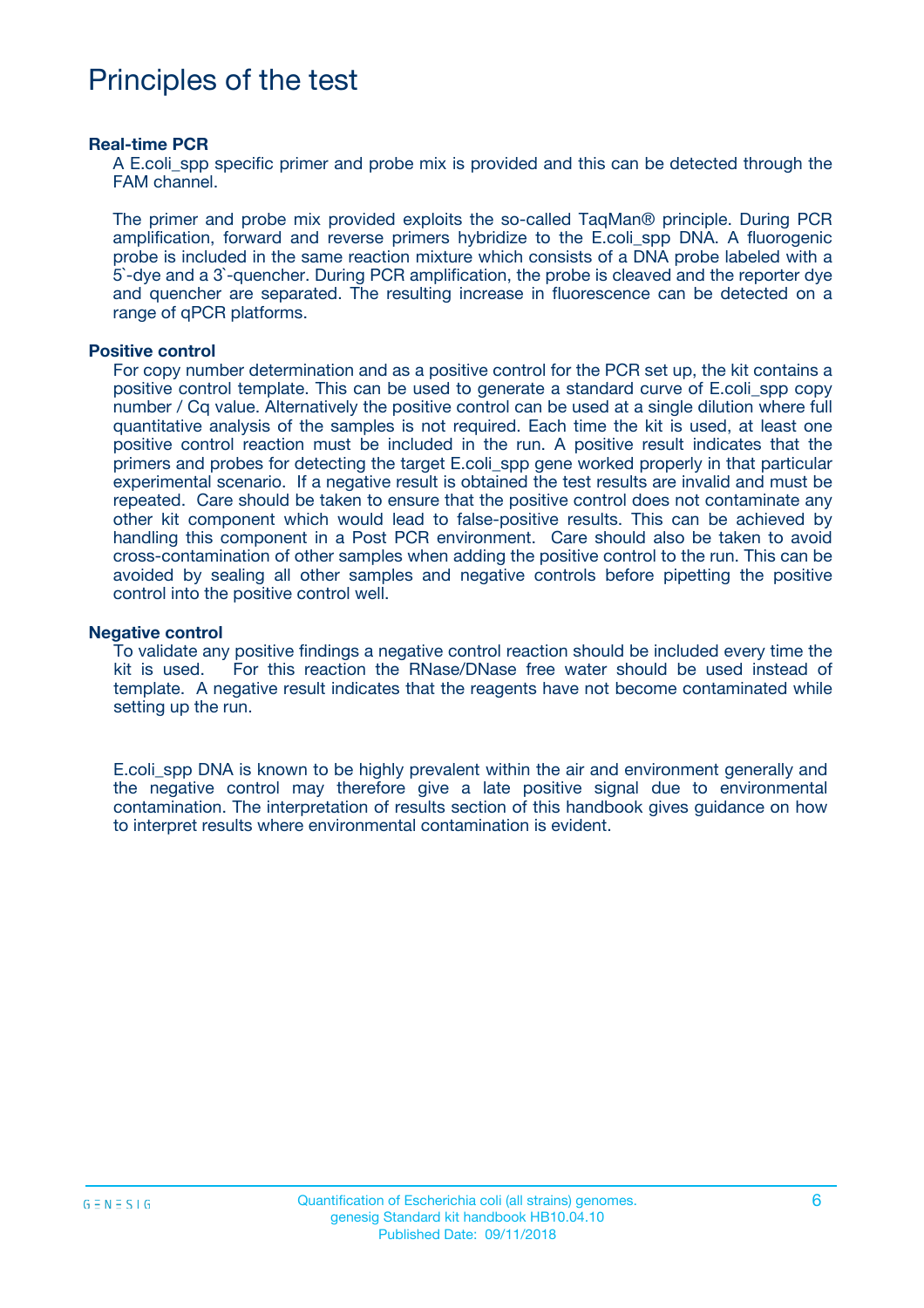# Resuspension protocol

To minimize the risk of contamination with foreign DNA, we recommend that all pipetting be performed in a PCR clean environment. Ideally this would be a designated PCR lab or PCR cabinet. Filter tips are recommended for all pipetting steps.

#### **1. Pulse-spin each tube in a centrifuge before opening.**

This will ensure lyophilised primer and probe mix is in the base of the tube and is not spilt upon opening the tube.

**2. Resuspend the kit components in the RNase/DNase free water supplied, according to the table below.**

To ensure complete resuspension, vortex each tube thoroughly.

| Component - resuspend in water      | <b>Nolume</b> |
|-------------------------------------|---------------|
| <b>Pre-PCR pack</b>                 |               |
| E.coli_spp primer/probe mix (BROWN) | 165 ul        |

### **3. Resuspend the positive control template in the template preparation buffer supplied, according to the table below:**

To ensure complete resuspension, vortex the tube thoroughly.

| Component - resuspend in template preparation buffer |        |  |
|------------------------------------------------------|--------|--|
| <b>Post-PCR heat-sealed foil</b>                     |        |  |
| E.coli spp Positive Control Template (RED) *         | 500 µl |  |

\* This component contains high copy number template and is a VERY significant contamination risk. It must be opened and handled in a separate laboratory environment, away from the other components.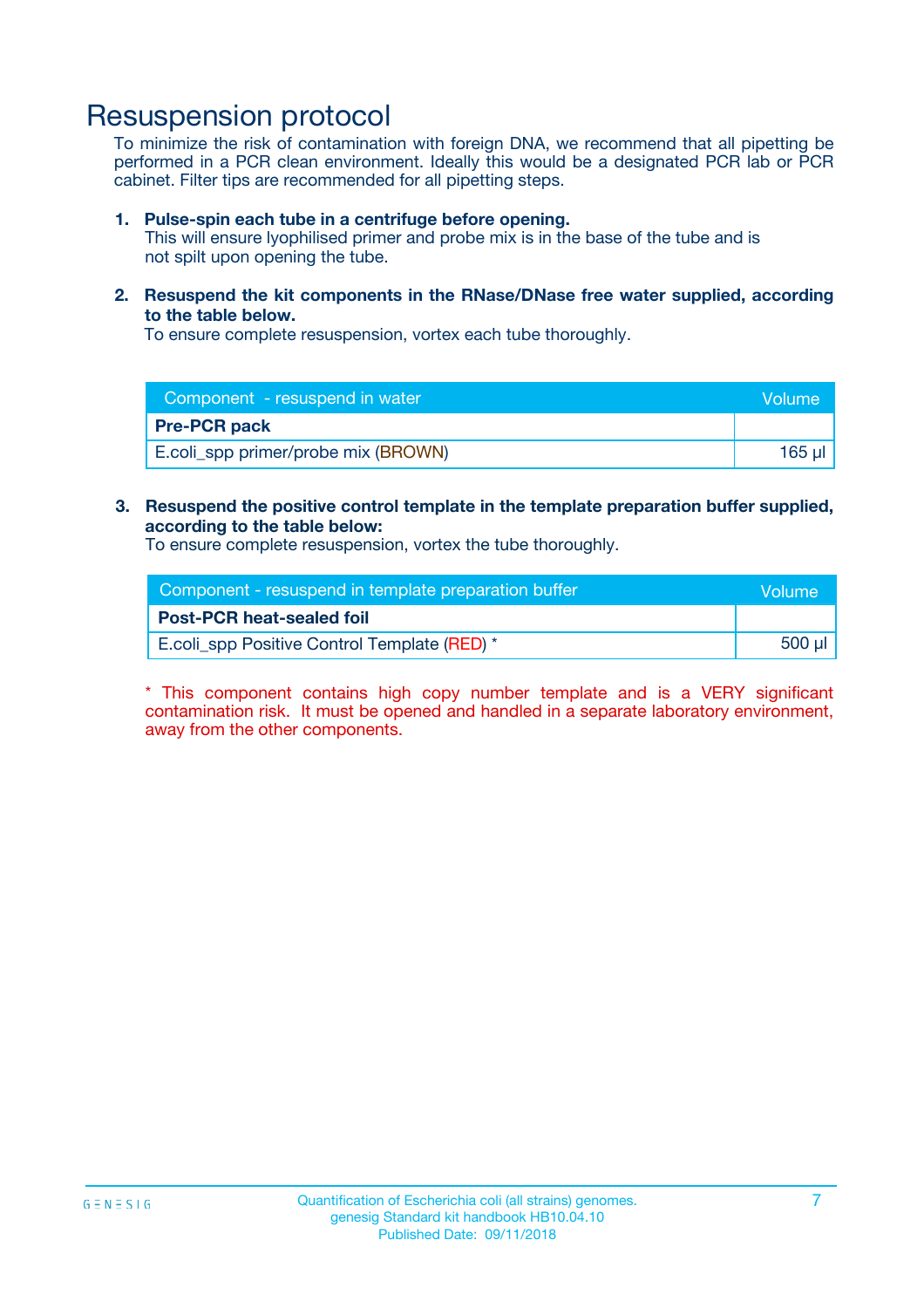# qPCR detection protocol

**1. For each DNA sample prepare a reaction mix according to the table below:** Include sufficient reactions for positive and negative controls.

| Component                                 | Volume           |
|-------------------------------------------|------------------|
| oasig or PrecisionPLUS 2X qPCR Master Mix | 10 $\mu$         |
| E.coli_spp primer/probe mix (BROWN)       | 1 $\mu$          |
| <b>RNase/DNase free water (WHITE)</b>     | $4 \mu$          |
| <b>Final Volume</b>                       | 15 <sub>ul</sub> |

- **2. Pipette 15µl of this mix into each well according to your qPCR experimental plate set up.**
- **3. Prepare DNA templates for each of your samples.**
- **4. Pipette 5µl of DNA template into each well, according to your experimental plate set up.**

For negative control wells use 5µl of RNase/DNase free water. The final volume in each well is 20µl.

**5. If a standard curve is included for quantitative analysis, prepare a reaction mix according to the table below:**

| Component                                 | Volume   |
|-------------------------------------------|----------|
| oasig or PrecisionPLUS 2X qPCR Master Mix | $10 \mu$ |
| E.coli_spp primer/probe mix (BROWN)       | 1 µI     |
| <b>RNase/DNase free water (WHITE)</b>     | $4 \mu$  |
| <b>Final Volume</b>                       | $15$ µ   |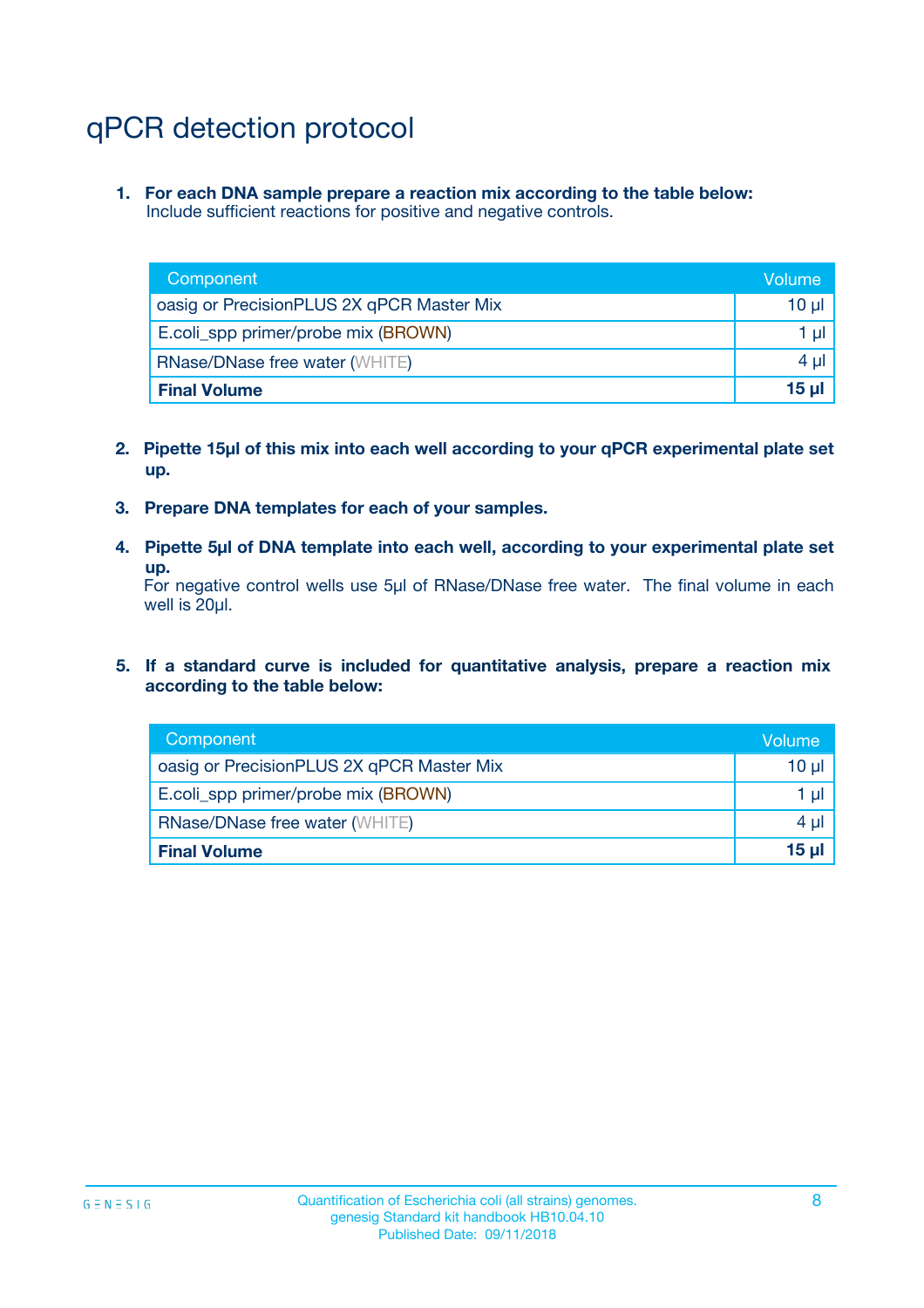### **6. Preparation of a standard curve dilution series.**

- 1) Pipette 90µl of template preparation buffer into 5 tubes and label 2-6
- 2) Pipette 10µl of Positive Control Template (RED) into tube 2
- 3) Vortex thoroughly
- 4) Change pipette tip and pipette 10µl from tube 2 into tube 3
- 5) Vortex thoroughly

Repeat steps 4 and 5 to complete the dilution series

| <b>Standard Curve</b>         | <b>Copy Number</b>     |
|-------------------------------|------------------------|
| Tube 1 Positive control (RED) | $2 \times 10^5$ per µl |
| Tube 2                        | $2 \times 10^4$ per µl |
| Tube 3                        | $2 \times 10^3$ per µl |
| Tube 4                        | $2 \times 10^2$ per µl |
| Tube 5                        | 20 per µl              |
| Tube 6                        | 2 per ul               |

7. Pipette 5µl of standard template into each well for the standard curve according to your experimental plate set up.

The final volume in each well is 20µl.

# qPCR amplification protocol

Amplification conditions using oasig or PrecisionPLUS2X qPCR Master Mix.

| <b>Step</b> |                   | <b>Time</b>     | Temp    |
|-------------|-------------------|-----------------|---------|
|             | Enzyme activation | 2 min           | 95 °C   |
| Cycling x50 | Denaturation      | 10 <sub>s</sub> | 95 $°C$ |
|             | DATA COLLECTION * | 60 s            | 60 °C   |

\* Fluorogenic data should be collected during this step through the FAM channel